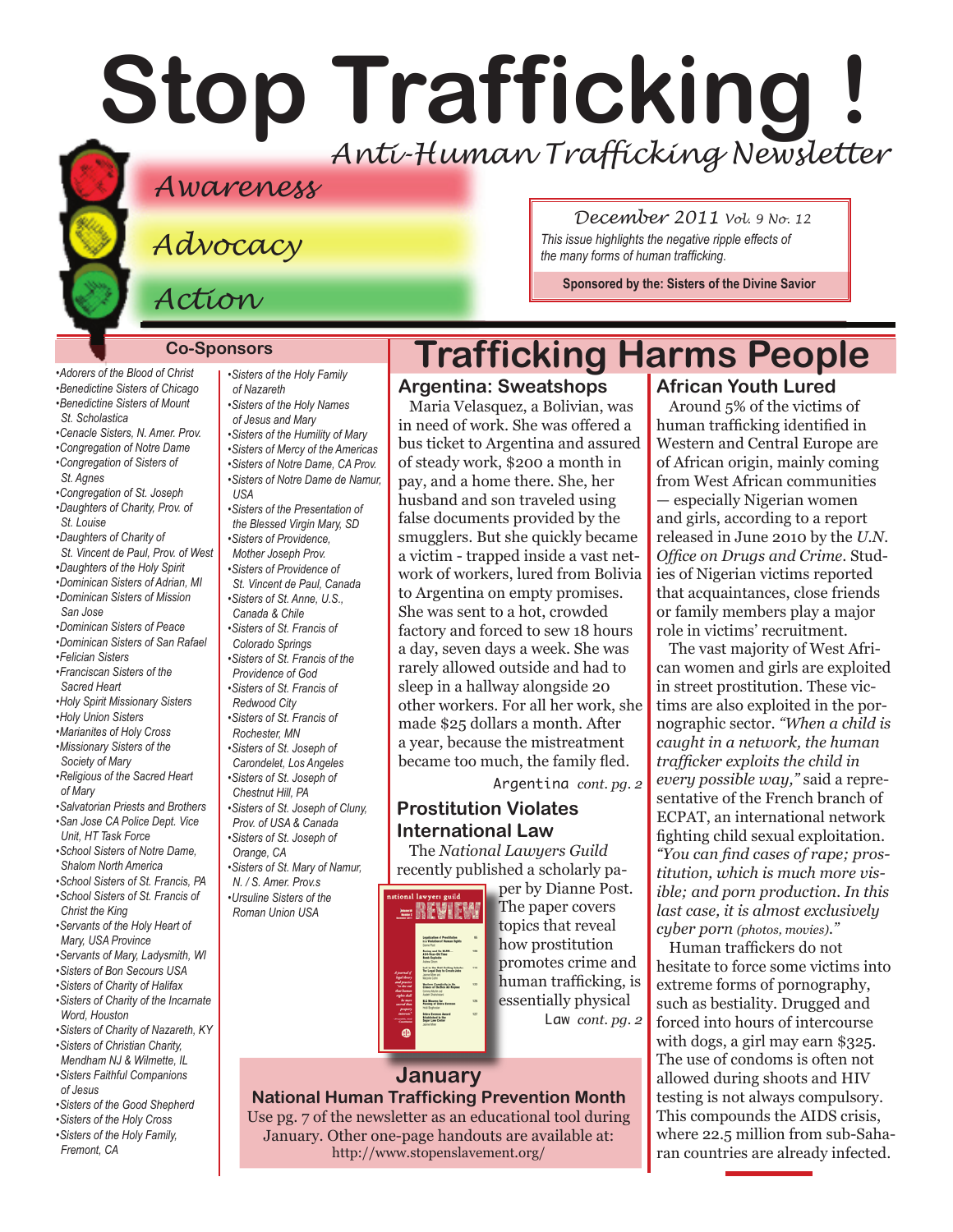# *Awareness*

### **Argentina** *cont. from pg. 1*

2

In Argentina, slave labor boomed during the past decade, a consequence of the country's devastating economic crisis in 2001, when it defaulted on its \$100 billion dollar debt. Currency was devalued and importing products was prohibitive. Argentina's textile industry exploded. *"The clothing business grew very quickly but without serious fiscal, political or labor controls,"* said a leading advocate for labor rights in Argentina. *"Now, in Buenos Aires city there are 3,000 clandestine clothing factories with some 25,000 workers. Nearly 80% of the clothing produced in Argentina is made in clandestine factories,"* he said.

Buenos Aires city officials identified 1,200 locations in 2010 where forced labor was suspected. They acknowledge it is a challenge to shut down these sweatshops and others they still have not discovered. (http://thecnnfreedomproject.blogs.cnn. com/2011/04/18/victims-break-chains-of-slavery/?hpt=C2)

### **'Shattered Families'**

Paula, age 30, was one of almost 1000 detainees held inside the *Willacy Detention Center* in Texas. For more than a dozen years, Paula lived with a man 20 years her senior, who brought her to the U.S. after he met her in Mexico. The man presented himself to the outside world as her partner, but behaved more like her owner, keeping her under his control and forcing her to work without pay, cleaning the homes of his family and contacts. He forbade her from having contact with her family in Mexico. She had not spoken with them for more than a decade. She had seven children with him while in the U.S. One of her daughters was ill and at times required a machine to breathe.

Paula tearfully recalled the night that, while the man slept, she piled her children into his vehicle and drove away. Because of the hasty escape, Paula could not take her daughter's breathing machine. The next day, knowing that her girl could not survive without this machine, she drove to the closest Child Prtotective Services office and chose to voluntarily place her daughter in foster care until she could arrange to get the breathing machine or a buy a new one. She took her other children to a domestic violence shelter.

But several months later, a sheriff's deputy arrived and arrested Paula, charging her with neglect because she'd failed to provide her ill child with necessary care. She was brought to the local jail and the rest of her children were placed in

#### **Law** *cont. from pg. 1*

and psychological violence against women, and maintains women in poverty and inequality.

Post begins, *"Legalized prostitution cannot exist alongside true equality for women. The idea that women should be available for men's sexual access is founded on a structural inequality of gender, class, and race. Moreover, it is a violation of international law that cannot go unchallenged. The failure to challenge legalized prostitution undermines every human rights norm mandating the dignity of the person and equality for all."* (pg. 65)

Prostitution, she writes, has taken on an aura of morality. *"The sex industry is a powerful educator itself, creating its own morality through pornography. Pornography consists of photographs and moving images of women being paid to perform sexual acts, i.e., prostitution. It conveys important messages that legitimize men's prostitution abuse. It teaches that women like and crave to be sexually used, despite the fact that the women are in fact simulating desire or are even enslaved and clearly abused. It teaches the practices of prostitution as what sex is. Pornography is, as Kathleen Barry argues, the 'propaganda of women hatred,' but it is also the force which propels the prostitution industry to expand and teaches new generations of men a morality where the abuse of women in a sexual context is appropriate."* 

(pg. 92)

She concludes, *"Research clearly has shown that women, who are exploited via prostitution, suffer through the same kinds of acts suffered by torture victims, have the same kinds of injuries, and retain the same harms. The victims of prostitution suffer the injuries acutely and chronically. In locations where prostitution is legalized, women suffer these injuries with the permission of the State. The State, by its acquiescence in the legalization and its support of the direct actors, bears responsibility and must be held accountable. States have an obligation to respect human rights. States cannot uphold human rights by supporting a regime to sell women as commodities in the market place. States also have an obligation to fulfill the substantive requirements of human rights. It can only be done by focusing on ending the demand for prostituted women and creating the conditions whereby women and children cannot be coerced into prostitution. This begins with ending violence against children in the home, marital rape, domestic violence, inequality in the work place, sexual harassment, lack of political representation and the feminization of poverty — not by further legitimizing the ultimate inequality- prostitution."* (pg. 97)

(http://www.nlg.org/nlgreview/volume-68-no-2-2/)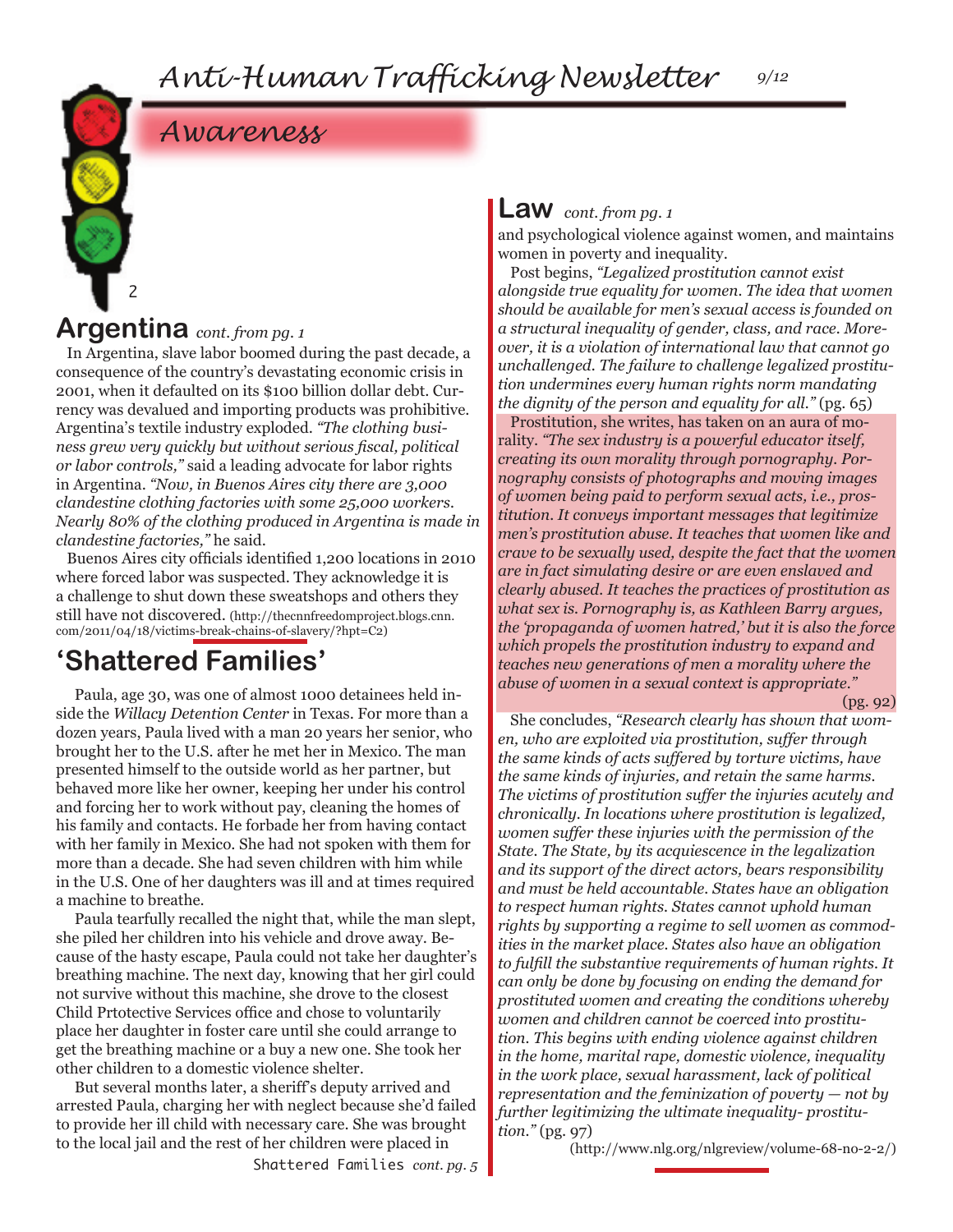3

# *Awareness*

### **Some Young Africans Aspire to Be Porn Stars**

 *'I have been dreaming of becoming a porn actor since a very young age. I live in the Ivory Coast and I am looking for a producer or a director to sign a contract and to be in a movie ... I am relying on you to make my dream come true.'*

This is the ad that André (not his real name), a 21-year-old computer science student from the Ivory Coast, posted on the Internet with his e-mail address and cell phone numbers. Hundreds of young people from Cameroon, the Dem. Rep. of Congo, Ivory Coast, Morocco, Nigeria, and South Africa are trying to join the pornographic film industry in Africa or abroad.

The world porn market (adult video networks, pay-per-view movies on cable and satellite, websites, in-room hotel movies, phone sex, sex toys, magazines and DVDs) is estimated to be worth tens of billions of dollars. Exact numbers are difficult to quote because the vast majority of companies are privately owned.

*"America's market is by far the largest in scope and revenue. It far exceeds the market in Europe. Based on the information we have, I would estimate the market in the U.S. to be in the neighborhood of \$7 billion."* stated the managing editor of an adult entertainment trade publication.

By contrast, the largely Web-oriented African market is small but emerging. *"The size of the entire adult industry in South Africa is said to be worth 60 million rand (\$8.9 million), but that cannot be independently verified. It is probably the biggest in Africa. Nigeria should be worth about half of that,"* stated the co-founder of an African adult online network with more than 39,000 members (almost half of them South African) and an average of 7,000 unique visitors daily.

Producing, and sometimes even possessing, pornographic material is illegal in several African countries. Yet porn content is increasingly available in Africa, mainly because of greater access to the Internet and to foreign channels that broadcast adult movies.

There is also international demand. *"Nigeria, home to one of the world's largest domestic film production industries, exports videos and makes different types of content it later puts online on Internet portals,"* said Philippe Di Folco, the French author of the *Dictionnaire de la Pornographie.*

Some African youth see porn actors as examples of success, all the more because some manage to earn far more money with one film than the average African does in a month.

What these young people do not always know however is that big money is rare in this sector, while the threat of human trafficking is a great risk.

*"Movies with African actors and good production quality are produced by the French, Dutch and Germans,"* ECPAT reported. *"After having flooded the Internet, these movies are finding a place in the DVD market. African-produced movies are of poor quality."* But according to Di Folco,*"The amateur quality is what buyers want. Today, consumers value the effect of realism because it is like they are voyeurs of private scenes, present in the bedroom or in the spot where the sexual intercourse is taking place."* (http://www.theroot.com/views/ young-africans-who-want-be-porn-stars)

# **Torture, Trafficking and Detention**

In October 2011, survivors of torture from the *Torture Abolition and Survivors Support Coalition International (*TASSC) testified at a conference on Human Trafficking held at the Catholic Univ. of America in Washington, D.C. The conference was sponsored by the *Franciscan Action Network* and the *Institute for Policy Research and Catholic Studies.*

Demissie Abebe, director of TASSC, introduced several fellow Ethiopian survivors of torture and sexual abuse, who had successfully escaped to the U.S. and are currently seeking asylum. Abebe said he was imprisoned twice in Ethiopia — first for four months and then for two months — and beaten and tortured there, for filing reports on government corruption, before he escaped and eventually made his way to the United States.

The Ethiopian panelists who followed, who did not want to be photographed or identified by their last names for fear of serious repercussions for family members still living in Ethiopia, included two women and a man who said their asylum pleas have been met with extreme skepticism and dehumanizing treatment by the U.S. *Immigration and Customs Enforcement* (ICE) administration.

All four of the survivors, in order to escape their torturers, had to rely on human smugglers who helped them escape to Sudan, and on a dangerous journey that took them through the Middle East and Latin America until they could cross the U.S. – Mexico border several months and thousands of dollars later.

*"There is a direct link between torture and human trafficking,"* Abebe said. *"Where there is war, there is torture. And where there is torture, there is human trafficking. That's the only way many people can survive, by placing themselves at the mercy of these human smugglers."*

Torture Victims *cont. pg. 4*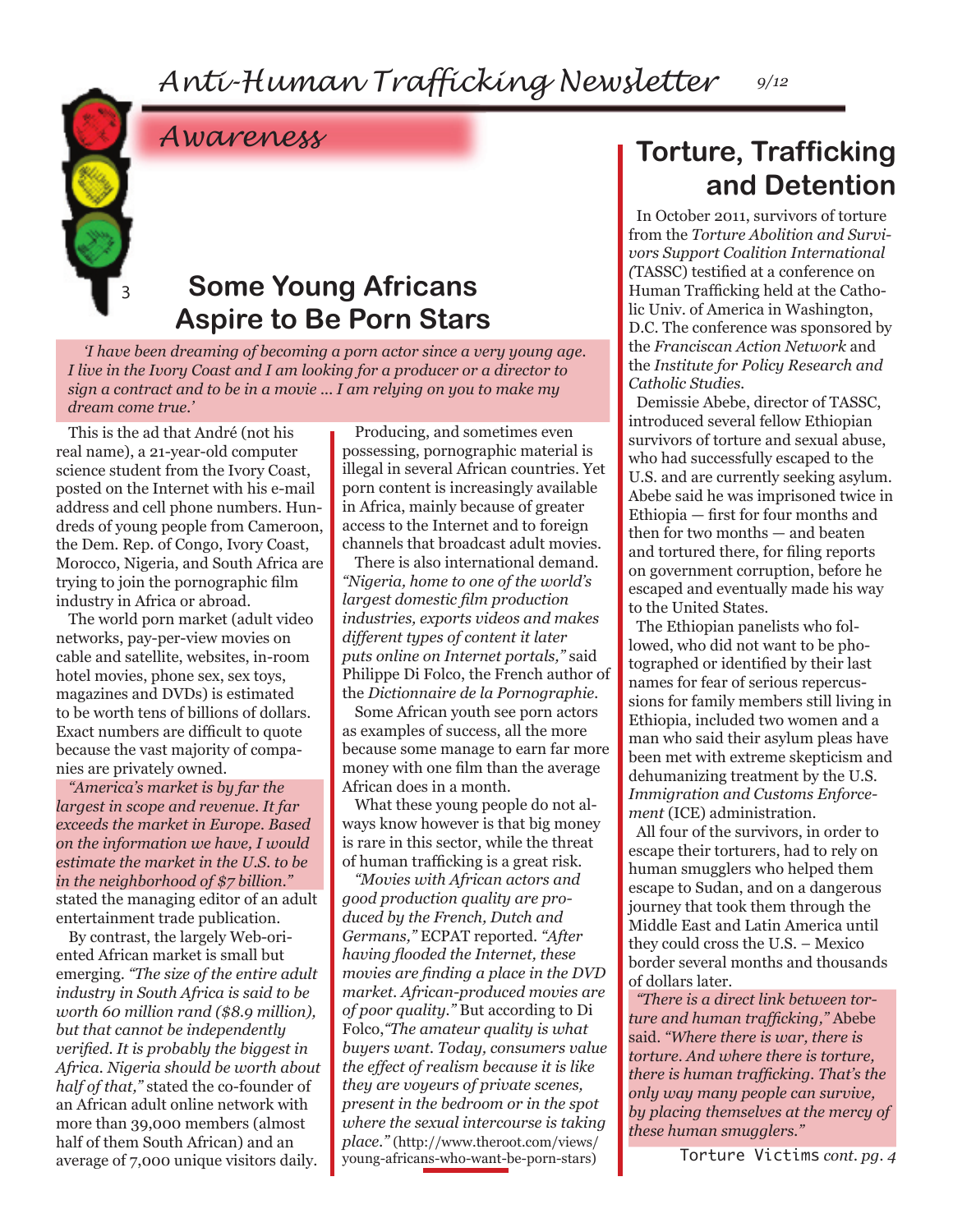4

**Latin America: Sex Trafficking**

The *'War on Drugs'* as viewed in Mexico and the U.S. has changed. Pres. Calderón, while fighting drugs, inadvertently allowed for the growth of human trafficking, lucrative and largely unregulated by Mexican law. Human trafficking in Mexico accounts for US \$6.6 billion a year and continues to increase. Mexico has had a federal anti-human trafficking law since 2007, but the government has no national program to implement it. Of 32 Mexican states, eight have no human trafficking laws.

*Awareness*

A 2010 report by the *Coalition Against Trafficking in Women*  (CATW) estimates the number of trafficking victims in Latin America, with Mexico ranking fifth, after the Dom. Republic, Haiti, Brazil and Argentina.

Because less than one percent of rape cases lead to a conviction, women who experience sexual violence often choose to remain silent. Extreme poverty can leave these same women prey to coyotes' offers of money in exchange for *'running'* drugs across the border. That arrangement often leads into being sexually trafficked.

In Juárez, Mexico women go missing daily and are never heard from again. These women lack the rights and protections of men because they are seen as *'replaceable'* laborers. If one girl goes missing from a sweatshop, there is little effort spent to find out why, since border towns between Mexico and the U.S. are increasingly occupied with drug violence. Women and girls trafficked into the U.S. are dispersed across the country. It is not *"just a border problem"* for U.S. officials.

Immigration-related laws, like Arizona's SB 1070, are causing increasing harm to many victims of human trafficking. *Change.org* asserted that the law will *"up the chances that undocumented trafficking victims will end up detained or deported and documented traffickers will walk free."* Immigrants will not come forward to law enforcement officials out of fear that they will simply be deported back to Mexico. Any change in the classification of *"illegal immigrants"* has to realize that not all of those criminalized by existing U.S. laws are here by choice.

Sex trafficking has different manifestations in other regions of Central America, depending on local dynamics. In *Honduras*, young women are increasingly falling prey to false *"modeling agencies"*, which serve as fronts for sex trafficking rings. Seeing an opportunity to fulfill aspirations of fame, young women contact organizations and are told to come alone to an inperson *"audition".* From there, these women are often kidnapped or tricked into working in brothels in other Central American countries, where a cycle of psychological and physical abuse continues. In *Costa Rica*, a major tourist destination, human trafficking is more closely associated with *'sex tourism.'* Wealthy North American or European men travel to these tourist destinations with the explicit purpose of purchasing sex, often with minors.

Latin America leaders must start attacking the drug cartels' human trafficking activities. Meanwhile, the U.S. has the responsibility to help victims of human trafficking, who are not being helped by their own governments.

(http://insightcrime.org/insight-latest-news/ item/1595-the-many-forms-of-sex-traffickingin-central-america)

(http://ipsnews.net/news.asp?idnews=52940) (http://cohaforum.blogspot.com/2010/10/ mexicos-new-war-sex-trafficking.html)

## **Torture Victims**

*cont. from pg. 3*

Many of the survivors also focused on their detention experience once they crossed the U.S. – Mexico border. *"After all I had been through, when I finally crossed the border into the United States, I breathed a sigh of relief. I thought now I will be treated with dignity," s*aid Saba, a 28 year old woman from Ethiopia. *"Instead, I was placed in a cold room and left there for many hours. Days later, my hands, my waist, and my feet were shackled and I was driven by ICE from a detention center in California to another detention center in Arizona. I spent months there, treated like a criminal, until I could post bond and come to Washington DC to petition for political asylum."* One survivor described his experience of four years in Texas detention centers as he tried to press his case for political asylum.

There are about a half-million torture survivors in the U.S. with 63,000 in the D.C. area. Among these are many human trafficking victims. When people suffer any kind of hardship – poverty, political threats, religious or racial prejudice, natural disasters, etc. – they are ripe for victimization by traffickers.

According to *Amnesty International, "refugees and asylum seekers must be remembered and considered in the larger debate on immigration reform. Specifically, as legislators and lay people think about border issues, they must remember that U.S. borders often present the only viable avenue for protection to asylum seekers from around the world, that asylum seekers have the right under international and domestic law to seek protection in the United States, and that any increased enforcement measures must not take place in a manner that violates the human rights of asylum seekers."* (http://tassc.org/blog/2011/11/ the-survivor-journey-4/)

*9/12*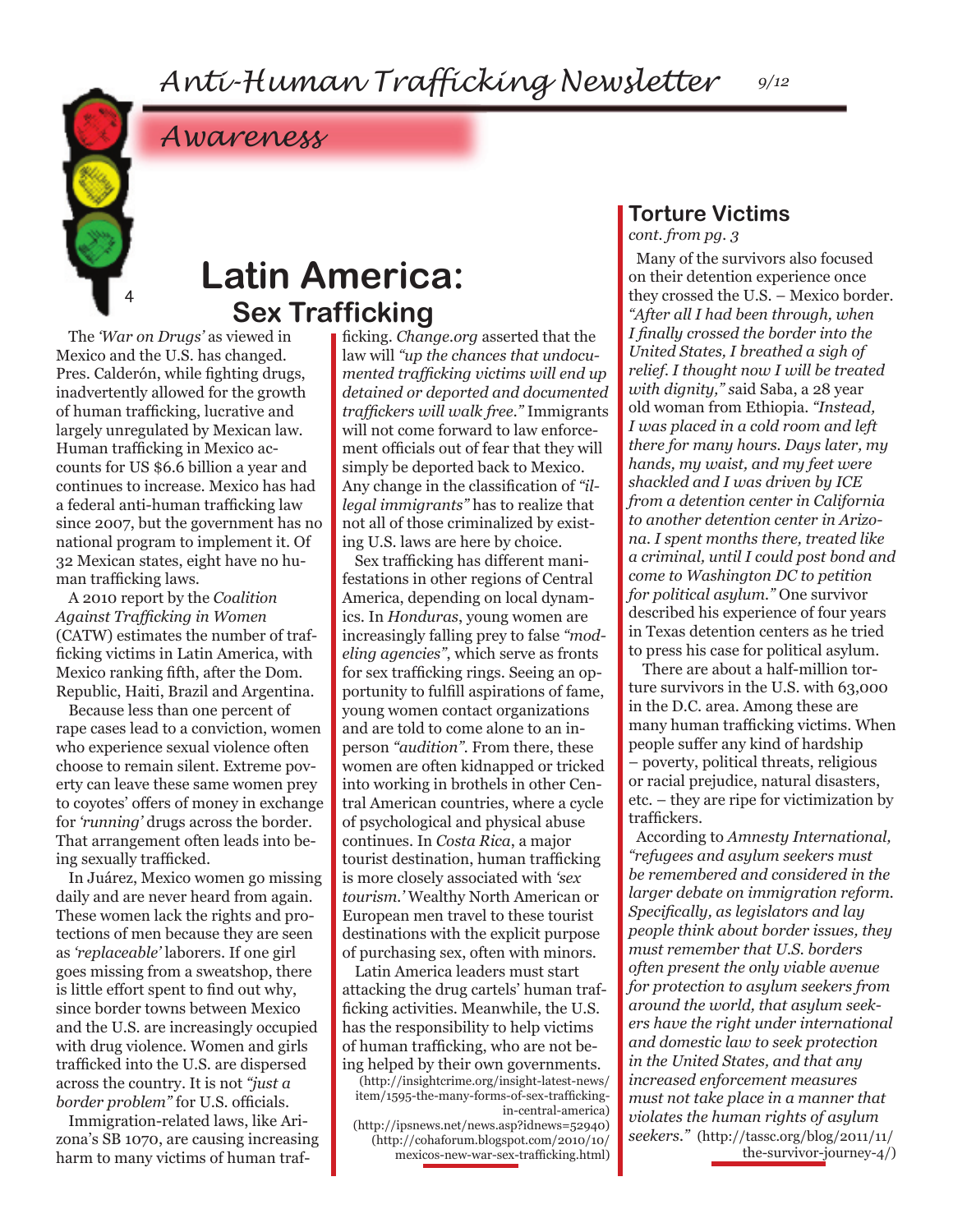# *Awareness*

### 5 **Shattered Families**

*cont. from pg. 2*

foster care. Rather than being released on bond or spending a short time in jail, Paula was soon moved to *Willacy*. When ARC interviewed her, she had already been there for seven months, with no word of when she might be released or deported.

An attorney who represents her said she is a victim of human trafficking. He explained, *"Trafficking victims are by definition isolated. They have no support network at all. A lot of immigrants have extended networks, but trafficking victims don't. Because of that, there's nobody to take the kids to."* (pg. 33-34 http://arc.org/shatteredfamilies)

Immigration policies and laws are based on the assumption that families will, and should, be united, whether or not parents are deported. Similarly, child welfare policy aims to reunify families whenever possible.

In practice, however, when mothers and fathers are detained and deported and their children are relegated to foster care, family separation can last for extended periods. If a juvenile dependency court terminates parental rights, these children lose the opportunity to see their parents again.

The *Applied Research Center* (ARC) published the first national investigation into these issues. Entitled *'Shattered Families: The Perilous Intersection of Immigration Enforcement and the Child Welfare System',* the research findings include:

- In fiscal year 2011, the U.S. deported 397,000 people and detained nearly that many.
- In the first six months of 2011, the federal government removed more

than 46,000 mothers and fathers of U.S.-citizen children.

- 5,100 children are currently living in foster care, whose parents have been either detained or deported.
- At this rate, in the next five years, at least 15,000 more children will face losing a connection with their detained and deported mothers and fathers.
- In counties where local police signed agreements with *Immigration and Customs Enforcement* (ICE), children in foster care were, on average, about 29% more likely to have a detained or deported parent than in other counties.
- Immigrant victims of domestic violence and other forms of genderbased violence, such as human trafficking, are at particular risk of losing their children. As a result of ICE's increased use of local police and jails to enforce immigration laws, when victims of violence are arrested, ICE too often detains them. Their children enter foster care. Hence, many immigrant victims face an impossible choice: remain with an abuser or risk detention and loss of their children.
- ARC identified at least 22 states where such cases have emerged in the last two years. This growing national problem is not confined to border jurisdictions or border states. Across the 400 counties included in ARC projections, more than one in four (28.8%) of the foster care chil-



dren with detained or deported parents were from non-border states. (pg. 5-6)

Immigrant victims of gender-based violence are at particular risk of losing their children to foster care for several reasons. *First,* victims of domestic violence and human trafficking are often isolated from their networks because traffickers and abusers cut them off from families and friends. As a result, if they are detained by ICE, their children may have no other family or close family friends, who are available to care for them. *Second,* police often call *Child Protective Services* (CPS) automatically when children are present in homes where family violence occurs. As a result, children are sometimes automatically removed from their homes. In some instances, victims of the violence are also arrested and ICE detains them because of their immigration status.

Many of these women should have been protected from detention in the first place, because victims of crimes can apply for visas in the U.S.

Federal law maintains specific categories of visas for victims of domestic violence and human trafficking in particular. Additionally, in his June 2011 memo on ICE discretion, ICE director John Morton explicitly included *"victim[s] of domestic violence, human trafficking, or other crime,"*  in the long list of factors that *"ICE officers, agents, and attorneys should consider"* when deciding whom to detain and deport.

Nonetheless, victims appear to be detained in immigration detention centers with disturbing regularity and for extended periods. Victims of trafficking may be at particular risk of having their children placed in foster care if they are detained. As more non-citizens are detained, the number of children in foster care with parents removed by ICE is expected to grow. Without explicit policies and guidelines to protect families, children will continue to lose their families at alarming rates.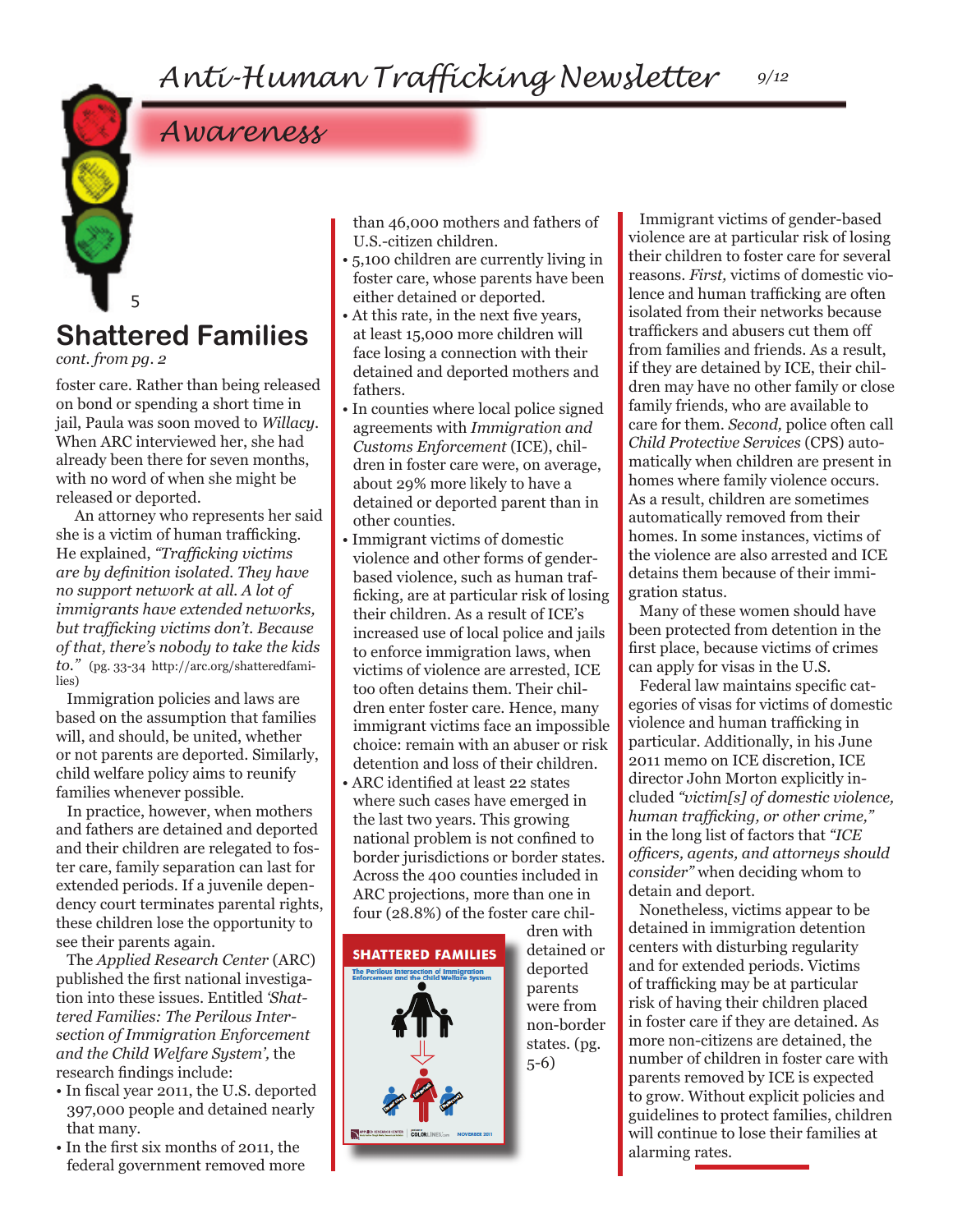*Anti-Human Trafficking Newsletter 9/12*



# *Advocacy*

#### **Massachusetts Adopts Anti-Human Trafficking Law**

*"It has been many, many years trying to bring a more modern, more focused, more effective element to our criminal justice laws to be able to deal with a devastating issue, one that disrupts families, turns lives upside down, affects communities and has ripple effects through a host of corners of our Commonwealth and our character as a Commonwealth,"* Gov. Deval Patrick said as he signed Massachusetts first anti-human trafficking bill into law in late November 2011.

The bill gives prosecutors new tools to target prostitution and forced labor networks, features new mandatory minimum sentences for human trafficking, creates new crimes for organ trafficking, and increases penalties for so-called *"Johns"* convicted of a firsttime offense.

The bill also includes *"safe harbor"*  provisions that would allow those under 18 to avoid prosecution in certain cases if a judge determines they were victimized by trafficking, and provides services for exploited children.

Sen. Mark Montigny (D-New Bedford) called the moment *"bittersweet,"*  noting the bill he first filed six years ago was one of the first in the country to target human trafficking and 47 other states passed laws before Massachusetts. Still, Montigny noted the Massachusetts law is stronger because it drew from the experiences of other states. *Sent by S. Carol Proietti SSA* 

#### **Resource Guide for Social Service Providers**

The *Guide* lists resources available for pre-certified victims needing lo-

cal, state or federal assistance. It provides information on the certification of foreign victims and the benefits and services



available through seven departments of the federal government: *Health and Human Services* (HHS), *Dept. of Agriculture* (USDA), *Housing and Urban Development* (HUD), *Dept. of Justice* (USDOJ), *Dept. of Labor* (DOL), *Social Security Administration* (SSA), and *Dept. of Education* (ED).

The *Guide* contains resources for initiating services for certified victims, as well as for U.S. citizen and lawful permanent resident victims.

The Resource Guide is available at: http://www.acf.hhs.gov/trafficking/ Trafficking\_Svcs\_9\_30\_11.pdf

#### **Corporate Stance**

The *Sisters of St. Joseph of Cluny,* Province of the United States and Canada, as faithful followers of our Foundress, Blessed Anne-Marie Javouhey, desire to pledge our efforts and prayer to the eradication of the evil of human trafficking in our world today.

Realizing that this evil is but another manifestation of slavery and bondage, we choose to combat it in whatever ways possible, as Anne-Marie Javouhey worked for the abolition of slavery in the society of her day. To this end we will endeavor to direct our spiritual, financial and human resources to the best of our ability to educating ourselves and others on this evil and will do whatever is in our power to work for an end to this moral depravity. (Adopted May 2011)

## **Freed from the Sweatshop**

**A World Without Slaves** 

Maria Velasquez (story pg. 1), her husband and son, having fled the slavery under which they had worked, arrived at *'La Alameda',* a community collective that serves Argentina's burgeoning Bolivian community.

Inside, Velasquez and a dozen other men and women, nearly all of whom are former victims of slave labor, produce sweat-free clothing in a nonthreatening environment. Each member works an eight-hour shift, and earns around \$4 dollars an hour. The cooperative's rules are simple: there is no boss, all issues are voted upon, and profits are split.

In 2009, *'La Alameda'* went global, partnering with *'Dignity Returns',* a similar workers' collective in Thailand. They jointly produce colorful T-shirts under the label name *'No Chains.'* The T-shirts feature designs by artists from all corners of the globe, and are sold online and in shops in Buenos Aires and Bangkok for \$15 dollars each. The *'No Chains'* initiative has been credited with helping bring attention to slave labor in Argentina and Thailand, while also promoting ethical consumption practices. (http://www.asiafashionclothing.com/index.php?id=2017)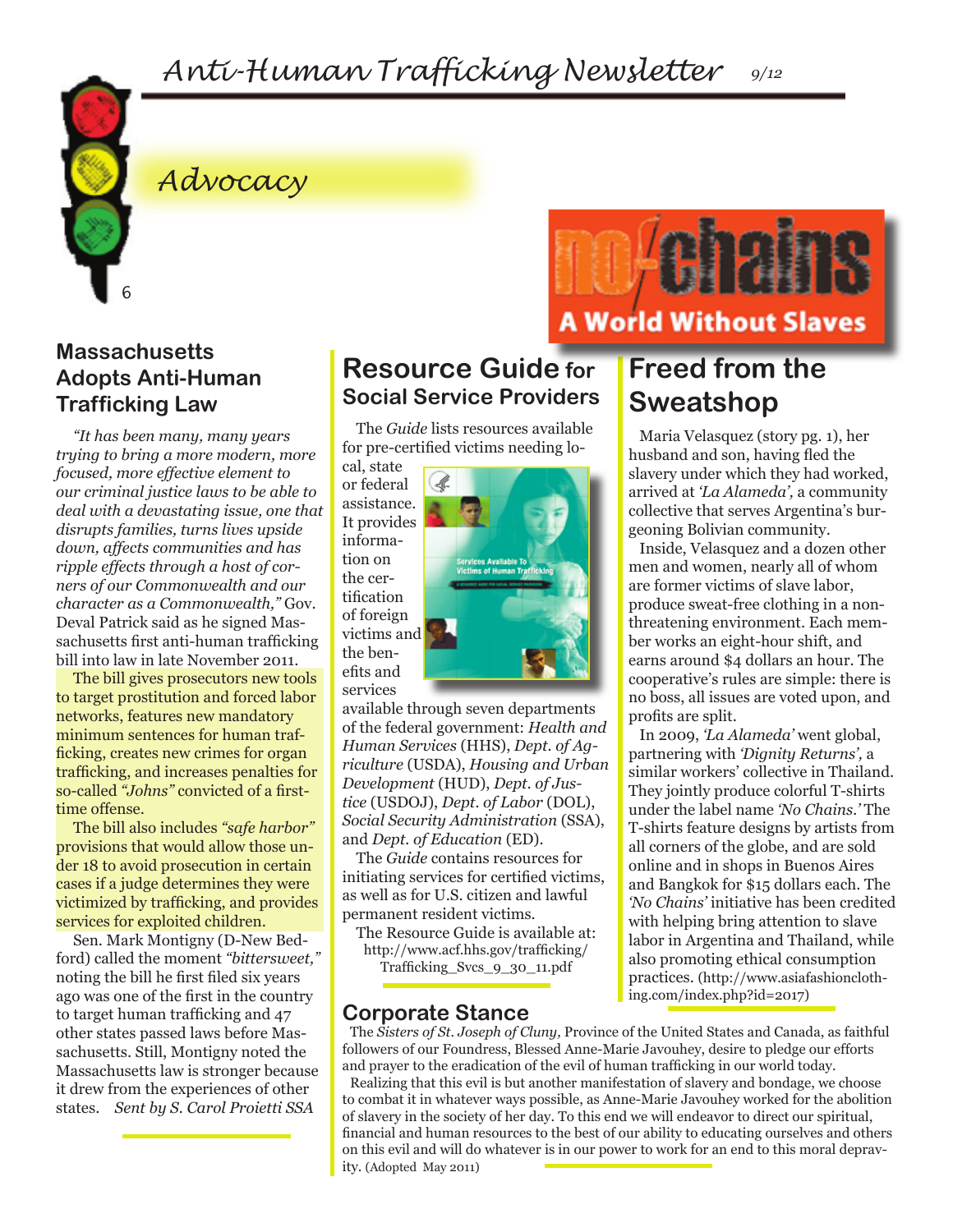



# **January 11th National Awareness Day: Human Trafficking — Modern Slavery**

*Contact: stoptraffick@aol.com*

A 2010 panel, *'Slavery Today: Sex Labor & Pornography',* revealed that porn has become the foundation of the human trafficking business. Porn justifies the buying and selling of women and children. Human trafficking victims are forced to watch porn and imitate it as a form of training. Once they are deemed 'ready', victims are forced to perform sexual acts on camera, then viewed by millions without their permission.

#### **The Money**



• Human trafficking is a \$10 billion a year business; most of that money comes from forced sexual activity.

• There are 4.2 million pornographic websites, 420 million

pornographic web pages, and 68 million daily search engine requests.

- An Internet search of the word 'porn' returns 200,000 sites.
- \$3,000 is spent every second on porn in the U.S. alone.
- 30,000 people view porn every second.

• Every 30 minutes a new porn movie is made.

• 1 out of 5 pornographic images is of a child.

• Porn is a \$97 billion a year business,

\$13 billion of which is in the U.S..

• *Time Warner, CBS, Verizon, Comcast,* and other telecommunication and media corporations earn over \$1 billion a year from porn, through services like *'video on demand'.* 

#### **The Demographics**



• Child pornography is one of the fastest growing online businesses. In 2008, *Internet Watch Founda�on* found 1,536 individual child abuse domains.

- Of all known child abuse domains, 48% are housed in the U.S..
- Of 1351 pastors surveyed, 54% had viewed Internet porn within the last year
- Of church attendees surveyed, 50% of men and 20% of women regularly viewed porn.

• More than 11 million teens regularly view porn online.

• The average age of children viewing porn: age 11.

#### **The Bottom Line**

Minors may be dressed to look 18, but looking older does not make them older. A movie caption stating all performers are over 18 does not make it true.

Smiling women, letting strangers do what they want sexually, are not enjoying what is happening. They are 'acting'.

Human trafficking victims are trained to look and act a certain way while posing for photographs, performing on camera, or servicing customers. No matter the circumstances — pornography hurts innocent people.

Porn makes human trafficking a *'supplydemand'* business. Viewers *demand* to watch sex and human traffickers *supply* it. Pornography and human trafficking have become an unholy alliance that enslaves, degrades, and destroys lives. (http://www. associatedcontent.com/article/5697986/the\_ relationship\_between\_pornography.html)

**"I recently interviewed a number of men in prison, who had committed rape against children. All** 



'How Pornography Drugs and Changes Your Brain' D. L. Hilton, Jr. (http://www.salvomag. com/new/articles/salvo13/13hilton.php)

**What was once called 'softcore' porn is now part of mainstream media. The sexual objectification of women is obvious on cable & reality TV shows, MTV, in fashion, advertising, men & women's magazines, music videos, Hollywood films, video games, etc. At the same time, 'hardcore' porn has become increasingly more violent, aggressive and misogynistic.** 

*"Porn is the most serious threat to psychological health today. The Internet is a perfect 'drug delivery system' — it is anonymous, accessible, and addictive. The 'drug' can be pumped into your house 24/7 free. Since children are more adept at Internet use than adults, it is a perfect delivery system if we want to have a whole generation of young addicts, who may never get that 'drug' out of their minds." Dr. Mary Anne Layden, Co-Director,* 

*Sexual Trauma & Psychopathology Prog., Univ. of PA's Center for Cognitive Therapy (http://www.examiner.com/crime-in-san-jose/porn-stars-are-abused-and-are-human-trafficking-victims)*



#### **Stages of Porn Use**

**Addiction:** You keep coming back to porn. It becomes a regular part of your life. You're hooked and can't quit. **Escalation:** You look for more graphic porn. You start using porn that disgusted you earlier, but is now enticing to you. **Desensitization:** You begin feeling numb towards the images you see. Even the most graphic porn no longer arouses. You become desperate to feel the same thrill again, but you can't find it. **Acting out sexually:** Now you make a critical change — acting out the images you've seen and rehearsed in your mind. **Shame:** No matter how great the pleasure, the guilt quickly replaces the shortterm adrenaline high with shame.

Dr. Victor B. Cline, "Pornography's Effect on Adults and Children," Morality in Media.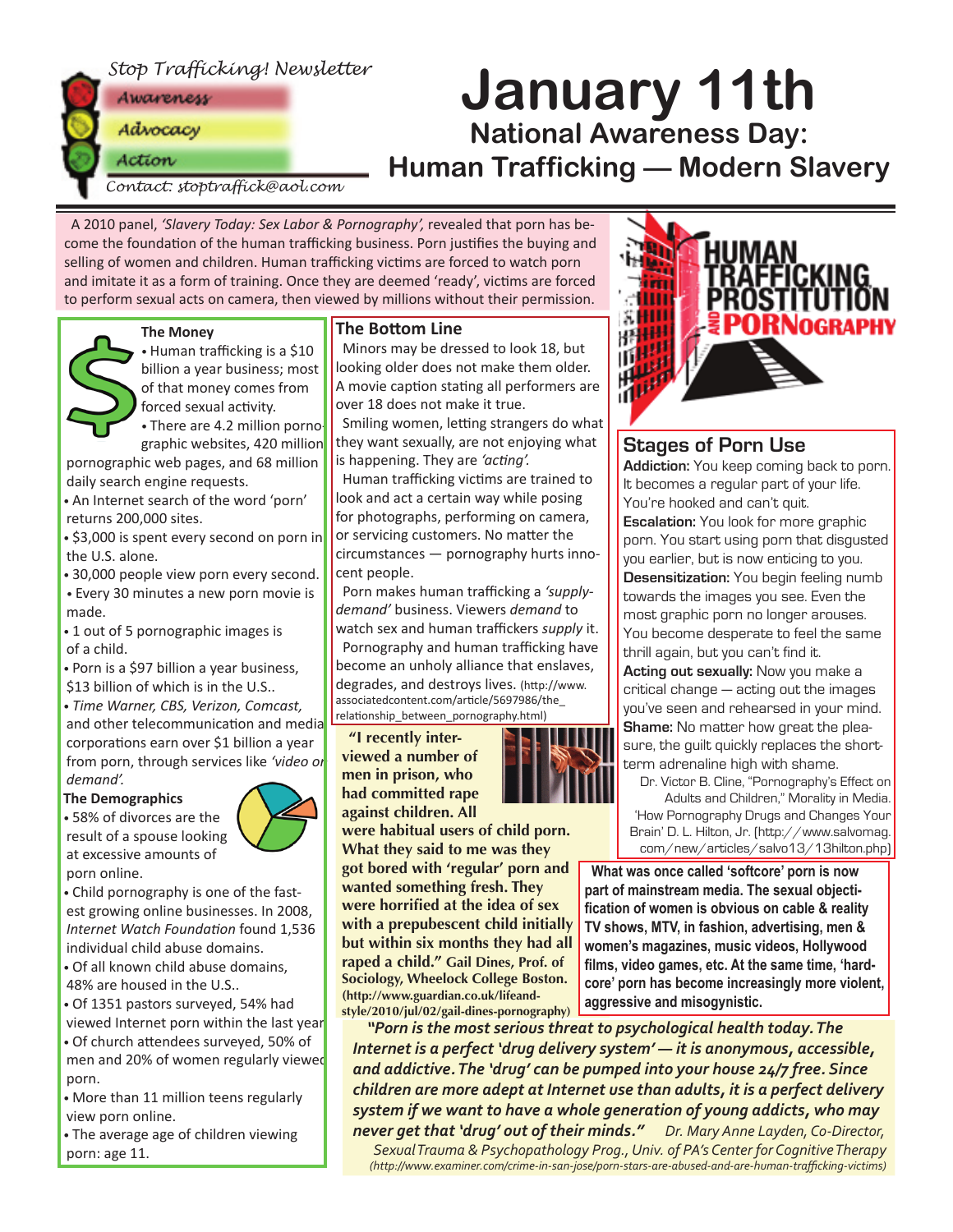

*Action*

#### **Celebration without Exploitation: Toolkit for Planning Trafficking-Free Sporting (and Other) Events**

Recognizing that high profile events attracting out-of-town visitors are often at higher risk for human trafficking violations, members of the *Interfaith Center on Corporate Responsibility* (ICCR) have assembled a compendium of resources in a toolkit designed to assist in the promotion of trafficking-free local events.

The toolkit offers ideas and resources for investors to leverage against this pervasive but often clandestine practice.

a) the top down power of the private sector;

b) the inside power of event organizers and participants, and;

c) the bottom up power of local community groups, including law enforcement and faith organizations

The most effective campaigns will focus on a combination of all three important audiences, customizing strategies for each.

These tools are meant to serve as templates that can be customized for local events and to spur ideas for ongoing anti-trafficking campaigns.

ICCR welcomes any new resources you might wish to add to this toolkit and any feedback you suggest for improving its effectiveness. To contact ICCR, go to:

http://www.iccr.org/contact.php



## **Conference on Immigration**

The U.S. *Conference of Catholic Bishops'* (USCCB) *'Justice for Immigrants Campaign'* will host a national conference on immigration entitled *"A 50-State Issue: A Focus on State and Local Immigration Initiatives."*

The conference will look at state and local immigration issues across the country and discuss methods for opposing enforcement initiatives and supporting comprehensive immigration reform. An update on progress regarding immigration reform on the federal level will be included.

The Conference will be held from January 11-13, 2012, in Salt Lake City, Utah. Topics that will be addressed include: Secure Communities enforcement program; 287 (g) enforcement program; Employer Verification bills; Arizona copycat legislation; building a local coalition and network; parish organizing; and laws which impact the Church's mission.

To register for the conference, visit: http://www.cvent.com/d/wcqmsm For more information, please contact Antonio Cube at: acube@usccb.org

# **'Slavery Footprint'**

*Fair Trade Fund,* (FTF) a California-based nonprofit group that uses media to promote advocacy on issues, particularly human slavery, unveiled a new website, *Slavery Footprint,* a twist on the more commonly known *'carbon footprint'*. It defines a slave as *"anyone who is forced to work without pay, being economically exploited and is unable to walk away."*

Using a \$200,000 grant from the U.S. State Dept., the FTF spokesperson said the *Slavery Footprint* site did not make specific companies its targets. Instead, it shows consumers which products they use are most likely to involve forced labor. Ideally, companies would hire third-party auditors to determine if their supply chains employed slave labor.

A mobile application will allow consumers to find information on products at the point of purchase and send electronic letters asking companies about their policies on slave labor. Those letters will also be sent to all of the consumers' *Facebook* friends, so as to apply consumer pressure toward changing practice. *"The goal is to amplify the conversation between the consumer and the producer. We are out for the slave traders, not the multinationals."* said a FTF representative.

The *Slavery Footprint* application started nearly a year after California passed a law that requires companies with global sales in excess of \$100 million, who do business in CA, to disclose what efforts they have made to eliminate forced labor from their

Slavery Footprint *cont. pg. 9*